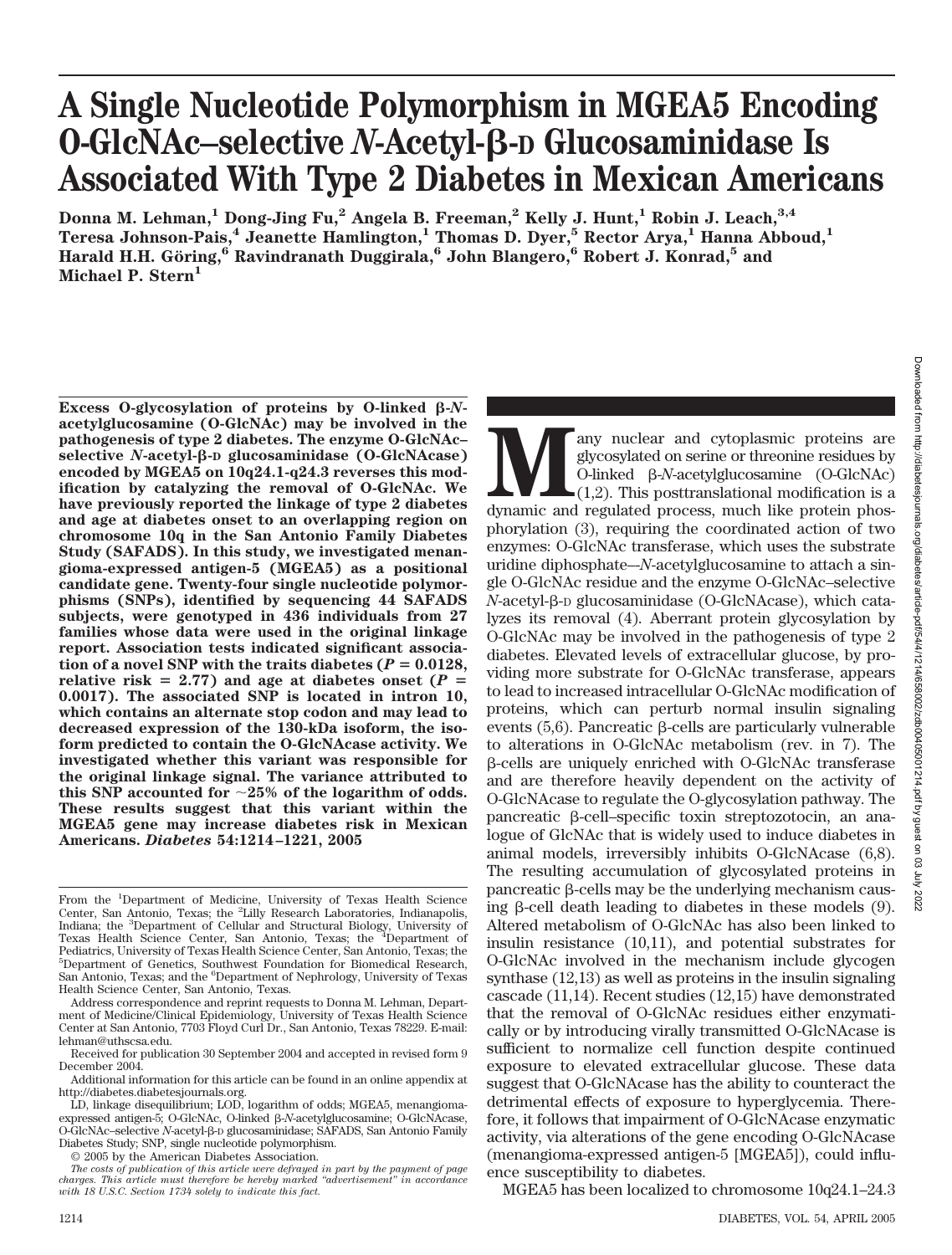(16). The MGEA5 gene consists of 16 exons spanning  $\sim$ 34 kb of genomic sequence and encodes a 130-kDa protein that is mainly localized in the cytoplasm. An alternatively spliced transcript (MGEA5s), consisting of exons 1–10 and part of intron 10, encodes a 75-kDa protein that has nuclear localization (17). The COOH-terminal region of MGEA5, which is missing in the splice variant, is predicted to contain the O-GlcNAcase activity (3,18).

We have previously reported linkage of type 2 diabetes and age at onset of diabetes to a region overlapping the MGEA5 locus on chromosome 10q in the San Antonio Family Diabetes Study (SAFADS) (19). In addition, results from a number of genome scans for type 2 diabetes and measures of insulin sensitivity in other populations including the Pima Indians (20 –23) have also implicated chromosome 10q as a region that might harbor a gene(s) influencing susceptibility to these traits. Therefore, in this study, we investigated MGEA5 as a positional and biological candidate gene for type 2 diabetes in the SAFADS, an extended pedigree study consisting of Mexican-American families.

#### **RESEARCH DESIGN AND METHODS**

Subjects used in this study were participants of the population-based SAFADS that has been described in detail elsewhere (19). Probands for SAFADS were low-income Mexican Americans with type 2 diabetes, and all first-, second-, and third-degree relatives of the probands, aged  $\geq$  18 years, were considered eligible for the study. The institutional review board of the University of Texas Health Science Center at San Antonio approved all procedures, and all subjects gave informed consent.

As part of a prior genome-mapping project, highly polymorphic markers providing coverage at 10- to 20-cM intervals on all autosomes were genotyped in a subset of 440 participants in the 27 most informative extended families. The genotyping methods and marker information have already been described (19,24). A genome-wide scan for type 2 diabetes susceptibility genes previously conducted using the genotypic and phenotypic data from these subjects revealed significant evidence for linkage to a region on chromosome 10q (19). Subsequently, a new genomic scan of 382 highly polymorphic markers distributed throughout the genome at  $\sim$ 10-cM intervals was performed on these participants by the Center for Inherited Disease Research. Genotype data were cleaned for both Mendelian and spurious double-recombinant errors using Simwalk2 (25). MultiMap/CRI-MAP (26,27) was used to construct sex-averaged marker maps using the cleaned genotype data. Allele frequencies were estimated by maximum likelihood methods (28) implemented in the computer program SOLAR (29), and multipoint identity-by-descent matrices were estimated using Markov Chain Monte Carlo methods implemented in LOKI (30). All analyses reported in this study were conducted using this new set of markers from the Center for Inherited Disease Research.

**Molecular methods.** We identified variants in MGEA5 genomic sequence by sequencing regions of interest in 22 diabetic and 22 nondiabetic individuals selected from 11 families who made the greatest contribution to the logarithm of odds (LOD) score in our first genome-wide scan described above (19). All exons, including the  $5'$  and  $3'$  untranslated regions and  $\sim$ 100 bp of flanking intronic sequence as well as 1 kb upstream of exon 1 (putative promoter), were sequenced in all 44 individuals. We also identified all intronic regions that exhibited  $>70\%$  identity between the human and mouse genomic sequence using the global sequence alignment software tool VISTA (31), as automated on the Berkeley Genome Pipeline (available at http://pipeline. lbl.gov) (32). Large regions in introns 10 and 11 exhibited significant identity, so both introns were sequenced in their entirety. In total, 2.7 kb of coding sequence, 2.5 kb of untranslated region, and 9.6 kb of intronic and putative promoter regions were screened. The primers used for amplification and sequencing are provided in online appendix Table 1 (available at http:// diabetes.diabetesjournals.org). The PCR amplification conditions and genetic variation discovery process have been described (33).

All variants identified using this sequencing strategy were genotyped in 436 individuals for whom DNA was available. Most single nucleotide polymorphism (SNP) assays were performed using the Applied Biosystems (Foster City, CA) TaqMan Allelic Discrimination methodology on an ABI Prism 7900HT Sequence Detection System. Others were genotyped using either restriction fragment–polymorphism assays, primer extension (ABI SNaPshot; Applied Biosystems), or direct sequencing as listed in Table 1. SNP LLY-MGEA5-14 was genotyped using a restriction fragment–polymorphism assay, and subsequently all genotypes were confirmed by sequencing.

**Statistical analysis.** Diabetes was defined according to the current American Diabetes Association criteria (34,35). Participants who did not meet these criteria but who reported physician-diagnosed diabetes and who reported current therapy with either oral antidiabetic agents or insulin were also considered to have diabetes. We performed multipoint variance components linkage analysis using SOLAR on the discrete trait diabetes using a threshold model as described by Duggirala and collegues (19,36). Age and age terms (2) were included in the model. In addition, we used SAS to model age of diabetes diagnosis as a proxy for age of diabetes onset with a Cox proportional hazards model. In the Cox proportional hazards models, for previously diagnosed diabetic participants, self-reported age of diagnosis was used as the time of the event; for diabetic individuals initially diagnosed at the SAFADS examination, the participants' reported age at that examination was used as the time of the event; and finally, nondiabetic participants were censored at their SAFADS examination age. Standard multipoint variance components linkage analysis was performed on the Martingale residual from the Cox proportional hazards model, a quantitative trait, using SOLAR. Since the SAFADS families were ascertained on the basis of type 2 diabetes probands, our analyses included ascertainment correction.

Linkage disequilibrium (LD) between each pair of SNPs was calculated by direct correlation (|r|) between SNP genotype vectors in which individual SNP genotypes were scored as 0, 1, or, 2, depending on how many copies of the rarer allele an individual carried. This calculation is performed in SOLAR, which then produces a graphical plot of the absolute correlations among SNPs by nucleotide position. Haplotypes were estimated using the computer program MERLIN (37). For haplotypes with sufficient frequency (greater than five copies existing in the samples), haplotype score vectors were then generated with elements containing a 0, 1, or 2, depending upon the number of copies of a specific haplotype that an individual carried.

To test the association between each SNP or haplotype and the traits diabetes and age of onset of diabetes (i.e., the Martingale residual), a measured genotype approach (38) was used, with the allele counts at individual SNPs or the haplotype counts at all SNPs jointly serving as the measured genotypes. This method accounts for the relatedness among family members by estimating the likelihood of genetic models given the pedigree structure. The likelihood for a model in which the trait mean is allowed to vary according to genotype was compared with a nested model in which the genotypic means were restricted to be equal to each other. The significance of the association was tested by likelihood ratio tests, which compare the difference in the likelihoods of the full and nested models. Two times the difference between the logarithm of the likelihoods of the two models is distributed asymptotically as a  $\chi^2$  statistic with degrees of freedom equal to the difference in the numbers of parameters in the models being compared. The measured genotype method was implemented by using SOLAR, and a correction for multiple testing, which accounts for SNPs in LD with each other (39), was used. SOLAR also produces an estimate of the relative risk for the genotypes. To address possibilities of hidden population stratification in the SAFADS population, we used a pedigree test of transmission disequilibrium, specifically the quantitative trait disequilibrium test as described by Abecasis et al. (40).

To assess whether a SNP accounted for the linkage signal, linkage on chromosome 10q was reevaluated conditional on the measured genotype effects. By including a genotype-based covariate in the model of the trait mean, the variance attributed to it is removed from the linkage model. If the measured genotype is the sole functional variant in this region of linkage that is influencing the trait, then identity-by-descent allele sharing should provide no additional information, and the LOD score in the conditional linkage analysis should drop to nearly zero. If the genotyped variant is one of several functional variants or is in LD with the true functional variant, not all of the quantitative trait locivariance will be absorbed into the mean effects model, and some evidence for linkage should remain in the conditional analysis. This method and background are described in Almasy and Blangero (41).

## **RESULTS**

The data from a total of 436 individuals, aged 17–97 years, were used for this study. The characteristics for these subjects by diabetes status are presented in Table 2. The age and age-adjusted (2) heritability  $(h^2 \pm SE)$  for diabetes was  $0.63 \pm 0.16$  ( $P < 0.0001$ ), while the heritability for the Martingale residual was  $0.23 \pm 0.081$  ( $P = 0.0002$ ). The Martingale residuals for diabetes age of onset meet the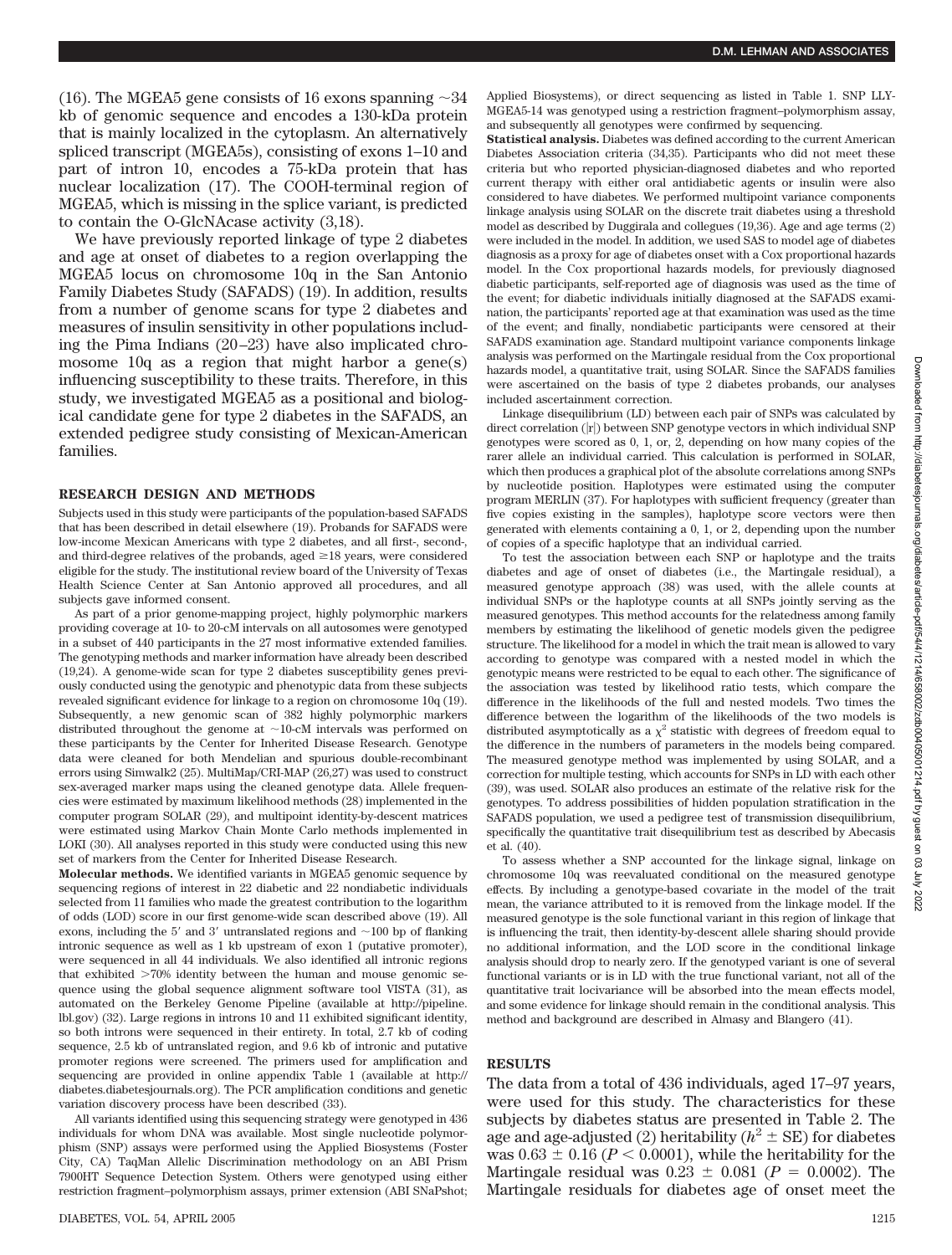| 1216                          | TABLE 1         | Methods and primers used for genotyping of SNPs in MGEA5 |                         |                                                                  |                                                              |
|-------------------------------|-----------------|----------------------------------------------------------|-------------------------|------------------------------------------------------------------|--------------------------------------------------------------|
|                               | SNP LLY-        | Sequence                                                 | Assay method            | Primers                                                          | Probes                                                       |
|                               | MGEA5-19        | GCTCCTTGGARTGGTGTCTTT                                    | TaqMan                  | F-GGGAAATGATTCAAGCAGAGG<br>R-CCCAGGCTTGGTTCGGTAAA                | VIC-CTCCTTGGAATGGTGTC<br><b>FAM-TCCTTGGAGTGGTGTC</b>         |
|                               | MGEA5-1         | AGCCTATGAAYGTTGCCTGTT                                    | TaqMan                  | F-CCAAGAAGAGGGAAATGGAGATTGA<br>R-TCCCATTTCTGGAGCCTTAAGGA         | FAM-CAGGCAACATTCATAG<br>VIC-CAGGCAACGTTCATAG                 |
|                               | MGEA5-2         | TTGCCTGTTTWTACATATGTA                                    | TaqMan                  | F-GGAAATGGAGATTGACAGCCTATGA<br>R-TCCCATTTCTGGAGCCTTAAGGA         | VIC-AGAAAATTACATATGTATAAACAG<br>FAM-AAATTACATATGTAAAAACAG    |
|                               | <b>MGEA5-22</b> | TTTGCGACCARCCTGGGCAGC                                    | SNaPshot                | R-CAAGCAGCTGGGACTACAGG<br>F-GTAGGAGGCCTTTTATCATT                 | GTTTCACCATGCTGCCCAGG                                         |
|                               | MGEA5-23        | AACAAACAAASAAAGAGAAAAA                                   | TaqMan                  | R-GCCACAGTATTCTAAATGTAGGGAGAA<br>F-CTGGGCATCAAGAGTGAGACT         | VIC-AAGAAAAACAAACAAAAGA<br>FAM-AAAACAAACAAAGAAAGA            |
|                               | MGEA5-24        | TTTACTTTTCYCCCTACATTT                                    | Sequencing              | F-CAAAAACCCATGGGCCTTTTG<br>R-CAAAGCACTTCAATTCCAGG                |                                                              |
|                               | MGEA5-3         | GTACTTGATCYTTCACCTTGG                                    | TaqMan                  | F-TGGAGTGAGAAAAGATGTAGTGATGAGT<br>R-GCATACTTTCCACTGGCTCTAGTTA    | VIC-CAAGGTGAAGGATCAAG<br>FAM-AAGGTGAAAGATCAAG                |
|                               | MGEA5-12        | CAAAACTATTKTTGTGCTTTT                                    | TaqMan                  | R-GTACTATCTTCACTGTCAGCTGCAA<br>F-TCTCACTTGTCAGAAGGCTTTTGT        | FAM-AAAAAGCACAAAAAATAGTT<br>VIC-AAAAGCACAACAATAGTT           |
|                               | MGEA5-4         | ATCTGTGTGAMCATTTTATTT                                    | TaqMan                  | F-GCATCTTTCTGAATCTAATGTGTTCTATCTCT<br>R-TGTGCAACTTGCCTACCTACAAAA | FAM-CTGTGTGAACATTTTA<br>VIC-CTGTGTGACCATTTTA                 |
|                               | MGEA5-5         | ACCTTCCTTAYGAGCATGGAC                                    | TaqMan                  | F-GGAGGATTTGCAGTTACTTGCTGAT<br><b>R-CGTAACATCTGTGCTCCTTTGG</b>   | FAM-CCATGCTCATAAGGAA<br>VIC-CATGCTCGTAAGGAA                  |
|                               | MGEA5-6         | AAATGAGTACRCTGTAACTGA                                    | TaqMan                  | R-ACCGGCCTAAAGAACATATTCTAAAACA<br>F-CCCCATACTGGTAATGTGGAAAGG     | VIC-TTCTTAAATGAGTACACTGTAAC<br>FAM-CTTAAATGAGTACGCTGTAAC     |
|                               | MGEA5-7         | GAGAAAAACAYTTAGGGAATT                                    | Sequencing              | R-CTGAATTAGCCCAAGGGAGA<br>F-TTGTGCCAACAGGACAATTC                 |                                                              |
|                               | MGEA5-8         | TGTTTACCAGRGGATAGAAAT                                    | RFLP<br>BstNI           | R-CTGCCTGCTGTGCTGTAT<br>F-CGCATGCGAGCTTTAGTGTA                   |                                                              |
|                               | MGEA5-9         | TTTTTTTTTWAATTGTCAAA                                     | RFLP<br>$_{\text{Dra}}$ | F-CGCATGCGAGCTTTAGTGTA<br>R-CTGCCTGCTGTGCCTGTAT                  |                                                              |
|                               | MGEA5-27        | GGCGTGGTGGYGCATGCCTGT                                    | SNaPshot                | <b>R-GTACAGGAGCTATACAGAGC</b><br>F-GAGAGTATTTGACCTCATG           | R-CAAGTAGCTGGGATTCAGGCATGC                                   |
|                               | MGEA5-16        | ACACAAGTTTRTAAACTTTCT                                    | Sequencing              | F-GCACTGAGCATTTATGGTGGT<br><b>R-TCTCCCTGTCGTGAGCTTT</b>          |                                                              |
|                               | MGEA5-17        | ACTATCATTASTGTATTTTAT                                    | Sequencing              | F-GCACTGAGCATTTATGGTGGT<br>R-TCTCCCTGTCGTGAGCTTT                 |                                                              |
|                               | MGEA5-18        | <b>AAACCAGATASAAACTCTTAA</b>                             | TaqMan                  | F-GTACCCCTACCCTTGAAAAATGACA<br>R-GACAGTCCCAAAGCAAACCAATTT        | VIC-AACCAGATAGAAACTCT<br>FAM-CCAGATACAAACTCT                 |
|                               | MGEA5-14        | TAGTTACTATWTTTTATGACA                                    | RFLP Tsp509I            | <b>R-CGGCATTTCAATACTAATGTTCC</b><br>F-TGAATTCCTTCATGGGCTGT       |                                                              |
|                               |                 |                                                          | Sequencing              | R-AAGCGGAGAACGTTACGAGA<br>F-GAATTCCTTCATGGCTGTG                  |                                                              |
|                               | MGEA5-13        | AGACAAACTT(G/)GGACTTACTT                                 | Sequencing              | R-AAGCGGAGAACGTTACGAGA<br>F-GAATTCCTTCATGGCTGTG                  |                                                              |
|                               | MGEA5-20        | GAGATGCTGCYAATCCCCCC                                     | SNaPshot                | F-CTTATGTTGCGCATCAGATG<br>R-GTTCATGGAGCTTCCACTG                  | CTTTCACAGTAATTTCTGAAGGAGAT<br>GCTGC                          |
|                               | MGEA5-10        | TTTTTTATTTRTTTATTTTTA                                    | SNaPshot                | R-AATATTACAATAGTACTCCCA<br>F-TCAGCCTGGATTACTGCTTT                | ATTATACTATGGTAATGGTCTTTTTTATTT                               |
|                               | MGEA5-11        | GGAAAGAACTRTATATTTTG                                     | TaqMan                  | R-GGTGGAAAAGCAGTATAAATTTACAATTCA<br>F-GGTGAGTACATATTTGTGGAGTTGGT | FAM-AGGGAAAGAACTGTATATT Reverse<br>VIC-ATAGGGAAAGAACTATATATT |
| DIABETES, VOL. 54, APRIL 2005 | MGEA5-25        | TTTGTTCTTTTYTGAAGTTTTA                                   | Hpy188I<br>RFLP         | F-AGGGTGTTGGTTCAGAATGG<br>R-CAGTCCCTGAACCCTACCTG                 |                                                              |
|                               |                 | RFLP, restriction fragment-length polymorphism.          |                         |                                                                  |                                                              |

Downloaded from http://diabelesjournals.org/diabetes/article-pdff54/4/1214/658002/zdb00405001214.pdf by guest on 03 July 2022 Downloaded from http://diabetesjournals.org/diabetes/article-pdf/54/4/1214/658002/zdb00405001214.pdf by guest on 03 July 2022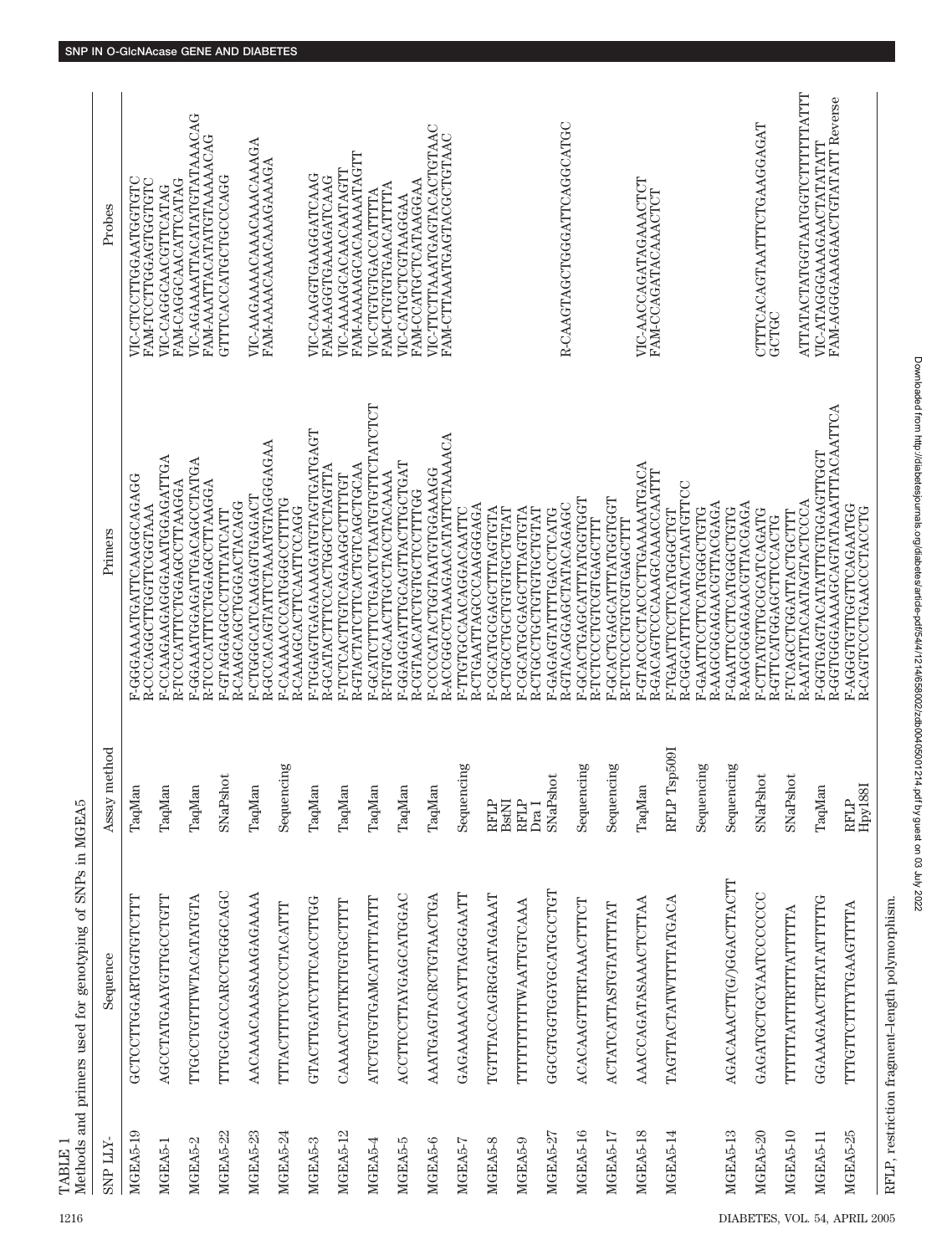## TABLE 2

| Characteristics of individuals with and without type 2 diabetes in |  |  |  |
|--------------------------------------------------------------------|--|--|--|
| the SAFADS                                                         |  |  |  |

|                              | Diabetic<br>subjects | Nondiabetic<br>subjects |
|------------------------------|----------------------|-------------------------|
| $\boldsymbol{n}$             | 97                   | 339                     |
| Male $(\%)$                  | 41.2                 | 40.3                    |
| Age (years)                  | $56.9 \pm 14.2$      | $38.7 \pm 15.9$         |
| Age of diagnosis (years) $*$ | $48.4 \pm 13.7$      |                         |
| Fasting glucose (mg/dl)      | $199 \pm 73.7$       | $90 \pm 11.6$           |
| BMI $(kg/m^2)$               | $31.8 \pm 6.4$       | $29.6 \pm 6.8$          |
| Waist circumference (mm)     | $1041 \pm 146.7$     | $954 \pm 184.3$         |

Data are means  $\pm$  SD. \*Actual age at diagnosis (not Martingale residual value).

prerequisites of the variance component method used (all phenotypes are within 4 SDs of the mean, kurtosis of 0.49, residual kurtosis of 0.52, and skewness of 0.37).

Sequencing of the 44 selected SAFADS subjects identified SNPs in this locus, of which 19 are novel. The minor allele frequency ranged from 0.02 to 0.25, as described in Table 3. Pairwise LD tests were conducted with all SNP genotypes. As can be seen from Fig. 1, there is weak or no association between LD and physical distance in this particular gene, suggesting that LD in this region is unpredictable. For example, SNPs LLY-MGEA5-4 and LLY-MGEA5-12 have a minor allele frequency  $>$ 15% and are  $<$ 1 kb apart but exhibit very little LD. In contrast, common SNPS LLY-MGEA5-23 and LLY-MGEA5-16 are  $>10$  kb apart and are in complete LD. Also, rare (minor allele frequency 5%) SNPs LLY-MGEA5-22, LLY-MGEA5-3, and LLY-MGEA5-5 span  $>7$  kb and are in near complete LD,

while rare SNPs LLY-MGEA5-1 and LLY-MGEA5-2 are only 12 bp apart and exhibit no LD. The average absolute correlation among the 24 SNPs was 0.133. This is quite low. However, four sets of SNPs showed high intraset correlation. The highly correlated sets are LLY-MGEA5-4, -9, and -23; LLY-MGEA5-10, -12, and -13; and LLY-MGEA5-3, -5, and -22. The members of each of these sets exhibit a correlation of at least 0.95 with every other member of the set. The 24 SNPs behave statistically like 20.8 independent SNPs using the method described by Nyholt (39). This level of observed nonindependence among SNPs requires, using Bonferroni's correction, that we observe a *P* value  $\leq 0.002460$  (or negative log *P*  $>$ 2.6091) to obtain an experiment-wide  $P$  value  $\leq 0.05$ .

Individual association tests indicated association of two SNPs with the traits diabetes age of onset or diabetes as shown in Fig. 2 and Table 3. Significant association of SNP LLY-MGEA5-14 was observed with the traits diabetes age of onset  $(P = 0.0017)$  and diabetes  $(P = 0.0128)$ . The risk for diabetes was 2.77 times greater for subjects carrying one copy of the T allele for SNP LLY-MGEA5-14 compared with those subjects with two A alleles. No homozygotes for the T allele were observed. In addition, SNP LLY-MGEA5-20 was moderately associated with diabetes age of onset  $(P = 0.0336)$ . Both SNPs were only present in the heterozygous state; therefore, only association tests using additive (in this case, equivalent to dominance) models were done. Using the quantitative trait disequilibrium method of Abecasis et al. (40), we observed no evidence for hidden stratification for these SNPs (data not shown). Haplotype analyses revealed that the rare variants for MGEA5-14 and MGEA5-20 reside on distinct haplotypes.

TABLE 3

Allele frequencies and evidence for association for SNPs in MGEA5 genomic sequence detected in the SAFADS population

| Location                    |                        |                  |            |                       | Minor               | Association $P$ value |                              |
|-----------------------------|------------------------|------------------|------------|-----------------------|---------------------|-----------------------|------------------------------|
| in gene<br>$(kb$ position)* | Gene region            | Eli Lilly SNP-ID | dbSNP loc  | Major/minor<br>allele | allele<br>frequency | <b>Diabetes</b>       | Age at<br>onset <sup>†</sup> |
| $-0.862$                    | promoter               | LLY-MGEA5-19     | <b>NA</b>  | A/G                   | 0.006               | 0.576                 | 0.783                        |
| 4.854                       | intron 2               | LLY-MGEA5-1      | rs3758557  | T/C                   | 0.040               | 0.234                 | 0.415                        |
| 4.866                       | intron 2               | LLY-MGEA5-2      | <b>NA</b>  | A/T                   | 0.030               | 0.359                 | 0.721                        |
| 11.605                      | intron 5               | LLY-MGEA5-22     | <b>NA</b>  | A/G                   | 0.030               | 0.162                 | 0.557                        |
| 11.819                      | intron 5               | LLY-MGEA5-23     | rs3740422  | C/G                   | 0.230               | 0.706                 | 0.856                        |
| 11.862                      | intron 5               | LLY-MGEA5-24     | <b>NA</b>  | T/C                   | 0.003               | 0.245                 | 0.062                        |
| 14.309                      | intron 7               | LLY-MGEA5-3      | <b>NA</b>  | T/C                   | 0.030               | 0.154                 | 0.549                        |
| 17.593                      | intron 7               | LLY-MGEA5-12     | rs2305194  | A/C                   | 0.230               | 0.572                 | 0.646                        |
| 18.535                      | intron 8               | LLY-MGEA5-4      | <b>NA</b>  | C/A                   | 0.160               | 0.457                 | 0.383                        |
| 19.078                      | exon 9                 | LLY-MGEA5-5      | <b>NA</b>  | C/T                   | 0.030               | 0.160                 | 0.552                        |
| 19.263                      | intron 9               | LLY-MGEA5-6      | <b>NA</b>  | A/G                   | 0.030               | 0.768                 | 0.252                        |
| 20.121                      | intron 10              | LLY-MGEA5-7      | <b>NA</b>  | T/C                   | 0.020               | 0.540                 | 0.866                        |
| 20.598                      | intron 10              | LLY-MGEA5-8      | NA         | G/A                   | 0.010               | 0.995                 | 0.669                        |
| 20.684                      | intron 10              | LLY-MGEA5-9      | <b>NA</b>  | A/T                   | 0.150               | 0.622                 | 0.569                        |
| 21.301                      | intron 10              | LLY-MGEA5-27     | <b>NA</b>  | G/A                   | 0.012               | 0.075                 | 0.052                        |
| 22.168                      | intron 10              | LLY-MGEA5-16     | rs11191116 | G/A                   | 0.250               | 0.367                 | 0.475                        |
| 22.236                      | intron 10              | LLY-MGEA5-17     | <b>NA</b>  | G/C                   | 0.060               | 0.109                 | 0.309                        |
| 23.002                      | intron 10              | LLY-MGEA5-18     | <b>NA</b>  | C/G                   | 0.015               | 0.879                 | 0.600                        |
| 23.693                      | intron 10              | LLY-MGEA5-14     | <b>NA</b>  | A/T                   | 0.040               | 0.013                 | 0.002                        |
| 23.769                      | intron 10              | LLY-MGEA5-13     | rs5787445  | $G/$ '-'              | 0.230               | 0.571                 | 0.648                        |
| 24.300                      | intron 11              | LLY-MGEA5-20     | <b>NA</b>  | C/T                   | 0.032               | 0.126                 | 0.034                        |
| 27.175                      | intron 14              | LLY-MGEA5-10     | rs4244349  | A/G                   | 0.230               | 0.611                 | 0.709                        |
| 30.712                      | intron 15              | LLY-MGEA5-11     | NA         | A/G                   | 0.006               | 0.469                 | 0.775                        |
| 32.409                      | 3' untranslated region | LLY-MGEA5-25     | NA         | T/C                   | 0.040               | 0.363                 | 0.465                        |

\*Kilobase position from the translation initiation site according to NM\_012215. †Trait is the Martingale residual.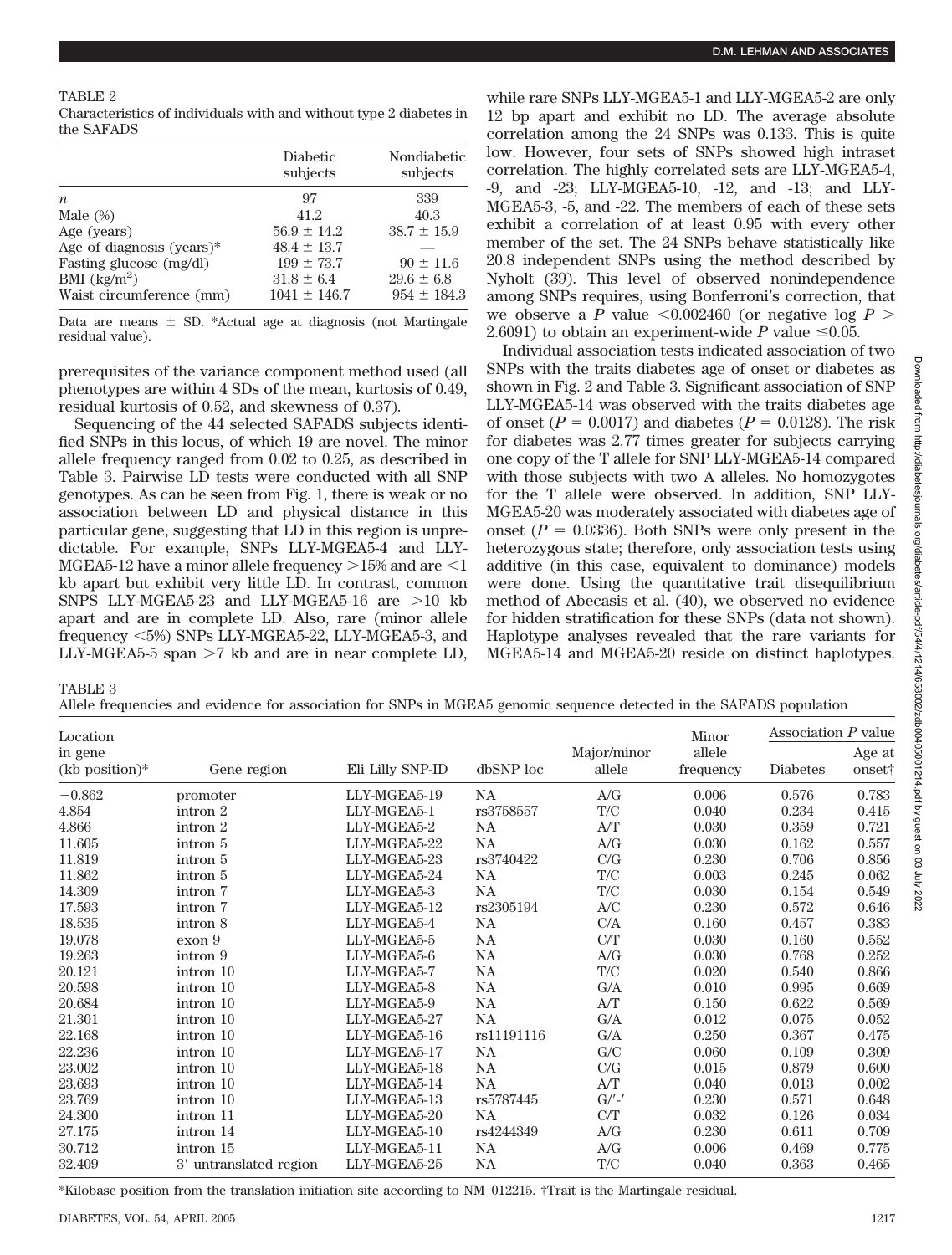

Association tests using haplotype information for all SNPs did not reveal any stronger association than the individual SNPs themselves.

After correcting for multiple testing as described above, the association of SNP LLY-MGEA5-14 with the trait diabetes age of onset remained significant, so next we investigated whether this variant was responsible for the original linkage signal. Variance components linkage anal-



Nucleotide position in MGEA5 gene

**FIG. 2. Association of SNPs in the MGEA5 gene with type 2 diabetes and age of diabetes onset in SAFADS. The negative log of the** *P* **value for association for individual SNPs is plotted against their location within the MGEA5 gene where 1 denotes the translation initiation site according to NM\_012215.** Œ **denotes association with the trait age of** diabetes onset;  $\bullet$  denotes association with the trait diabetes.

**FIG. 1. LD within the MGEA5 gene in the SAFADS population. SNPs are labeled on both axes. SNP locations within the gene are shown on the lower x-axis. Figure depicts the measure**  $|\mathbf{r}|$  **between pairs of SNPs by intensity of shaded box as shown in legend. The diagonal represents a comparison of** each SNP against itself (i.e.,  $|r| = 1.0$ ).

ysis conditional on the SNP genotypes as fixed effects was conducted. As shown in Fig. 3*A*, the variance attributed to SNP LLY-MGEA5-14 accounted for  $\sim$ 25% of the LOD score for the trait diabetes age of onset. The LOD dropped from



**FIG. 3. Linkage evidence for age of diabetes onset on chromosome 10.** *A***: Linkage with all 27 families (***n* - **436) (solid line). Dotted line indicates linkage conditional on SNP LLY-MGEA5-14 as a fixed effect.** *B***: Linkage by presence/absence of the risk allele (***T***) for SNP LLY-MGEA5-14 in at least one family member. Twenty-seven SAFADS families (solid line), 12 at-risk families (dashed line), and 15 not-atrisk families (heavy dotted line).**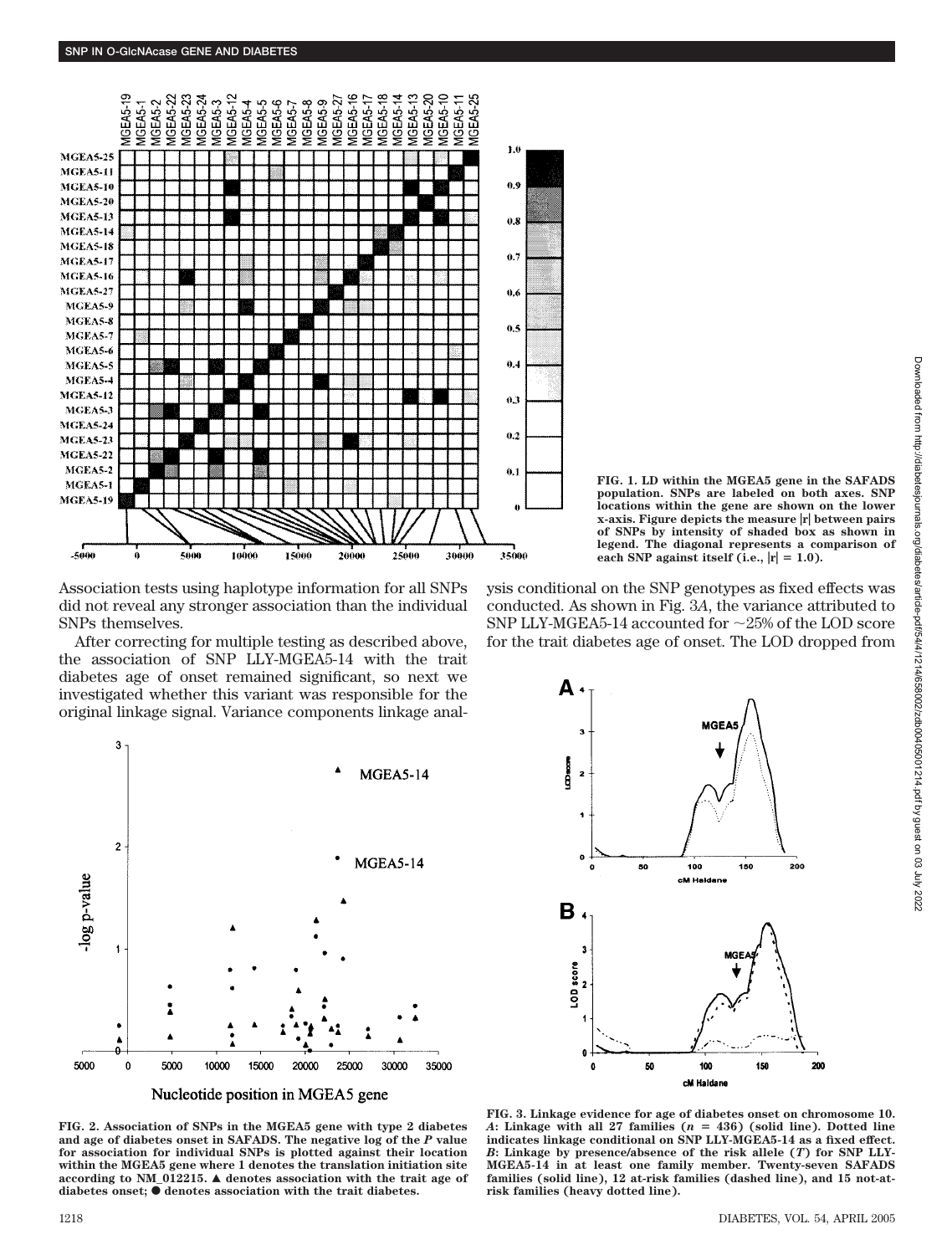## TABLE 4

| Characteristics of individuals with and without T allele at SNP |  |  |  |  |  |
|-----------------------------------------------------------------|--|--|--|--|--|
| MGEA5-14                                                        |  |  |  |  |  |

|                                              | With T allele   | Without T<br>allele |
|----------------------------------------------|-----------------|---------------------|
| $n$ (families)<br>Average number of          | 12              | 20                  |
| members per family                           | $21.2 + 12.3$   | $12.6 + 5.7$        |
| $n$ (subjects)                               | 32              | 404                 |
| Age (years)                                  | $43.7 \pm 15.9$ | $42.7 \pm 17.4$     |
| BMI $(kg/m^2)$                               | $29.6 \pm 7.5$  | $30.1 + 6.7$        |
| Age at diabetes onset<br>(diabetic subjects) |                 |                     |
| only)                                        | $43.5 \pm 8.9$  | $49.3 \pm 14.3^*$   |
| Have diabetes (%)                            | 46.9            | $20.4$ †            |

Data are means  $\pm$  SD.  $*P = 0.0017$  when correcting for family structure.  $\dagger P = 0.0128$  when correcting for family structure.

3.77 to 2.84 when SNP LLY-MGEA5-14 was in the model as a fixed effect. As an exploratory analysis, we separated our families based on the presence of the T allele in at least one family member. Following the nomenclature of Silander et al. (42), those families carrying the T allele were identified as "at risk" (12 families), and those in whom the T allele was not present were identified as "not at risk" (15 families). Linkage analysis of the at-risk and not-at-risk families indicated that nearly all of the evidence for linkage on chromosome 10q was observed in the former (Fig. 3*B*). The peak LOD in all 27 families was 3.77. The peak LOD in the at-risk families was 3.75, and the LOD in the not-at-risk families was 0.48. The average number of family members for whom both phenotypic and genotypic information were available in the at-risk and not-at-risk families was  $21.2$  (range  $2-41$ ) and  $12.6$  (range  $4-23$ ), respectively. Therefore, the at-risk families are larger on average and may be contributing more to linkage simply due to the greater number of relative pairs for which identity-by-descent information is available.

Characteristics of the subjects who carried a T allele at SNP MGEA5-14 were compared with those subjects who do not. As shown in Table 4, the mean age and BMI were not statistically different between the groups ( $P = 0.82$  for age,  $P = 0.40$  for BMI) when using a measured genotype approach to account for family relations. However, as stated above, age of diabetes onset was significantly lower and the prevalence of diabetes was significantly higher in the individuals that carried a T allele at this SNP.

## **DISCUSSION**

The gene encoding O-GlcNAcase, MGEA5, is an appealing candidate gene for type 2 diabetes. Accumulating evidence using animal models suggests that impairment of the enzyme activity may impair pancreatic  $\beta$ -cell function and/or lead to insulin resistance, thereby enhancing susceptibility to diabetes. We have therefore investigated MGEA5 as a positional and biological candidate gene for type 2 diabetes and age of onset of diabetes in the SAFADS, an admixed population of European and Native-American origin.

We identified variants in the gene by resequencing the coding and potential regulatory regions of the locus in diabetic and nondiabetic subjects. Twenty-four SNPs were identified in the  $\sim$ 14.7 kb of sequence that were screened. No missense or nonsense mutations were observed, and only one synonymous SNP was detected, confirming that this gene is highly conserved. Using a measured genotype analysis, we observed significant evidence of association for SNP LLY-MGEA5-14 with the quantitative trait age of onset of diabetes and the discrete trait diabetes. No significant difference was observed in mean age or BMI between individuals with and without SNP LLY-MGEA5- 14, so the association is not confounded by these variables. SNP LLY-MGEA5-14 is located within intron 10, which contains an alternate stop codon, so it could conceivably affect relative expression of MGEA5 isoforms. Decreased expression of the 130-kDa isoform, which is predicted to contain the O-GlcNAcase activity, may sufficiently alter O-GlcNAc metabolism to lead to impaired --cell function and/or insulin resistance. Allele-specific functional studies will be necessary to determine whether this variant affects expression of the protein.

To determine whether the variance attributed to SNP LLY-MGEA5-14 accounted for our linkage signal, we reevaluated linkage on chromosome 10, conditional on the measured genotype effect. By including LLY-MGEA5-14 genotypes as a covariate in the model, the LOD score for the trait diabetes age of onset dropped by 25%, indicating that this variant accounts for a considerable part of the observed LOD. The point estimate of the residual LOD is still significant  $(P = 0.00015)$ , however suggesting that other as yet unidentified variants, such as those in nonconserved introns or more distant regulatory regions, in this gene may be involved as well. We are currently expanding our resequencing efforts to screen more regions of the gene for further investigation. It is also possible that a cluster of genes underlies the linkage signal, and variation in those genes may account for the remaining LOD score. Alternatively the LLY-MGEA5-14 variant may be in LD with another variant in this region. It is also interesting to note that this SNP is only present in the 12 families that contributed nearly all of the evidence for linkage to chromosome 10q, yet conditional linkage results indicate that variation at this SNP clearly does not account for all of the linkage. In this case, identity-by-descent allele sharing among the relatives of those 12 families is providing additional information for linkage to indicate that additional variation at this locus is influencing the trait. That is, although the at-risk families are responsible for nearly all of the evidence for linkage, the LLY-MGEA5-14 SNP itself is not.

Farook et al. (43) previously examined the MGEA5 gene as a candidate gene in the Pima Indians and reported no evidence to support its involvement in susceptibility to diabetes or insulin resistance. Based on SNP discovery efforts conducted on 30 subjects, that study identified only two variants in the gene regions that were screened. One SNP was located in the putative promoter with a minor allele frequency of only 2% and was not analyzed. We did not observe this SNP in any of the 436 subjects in our study (data not shown). The second SNP corresponded to dbSNP entry rs2305194 and showed no association with any indexes of insulin resistance. SNP rs2305194 was observed in the SAFADS subjects with a minor allele frequency of only 23% compared with 40% in the Pima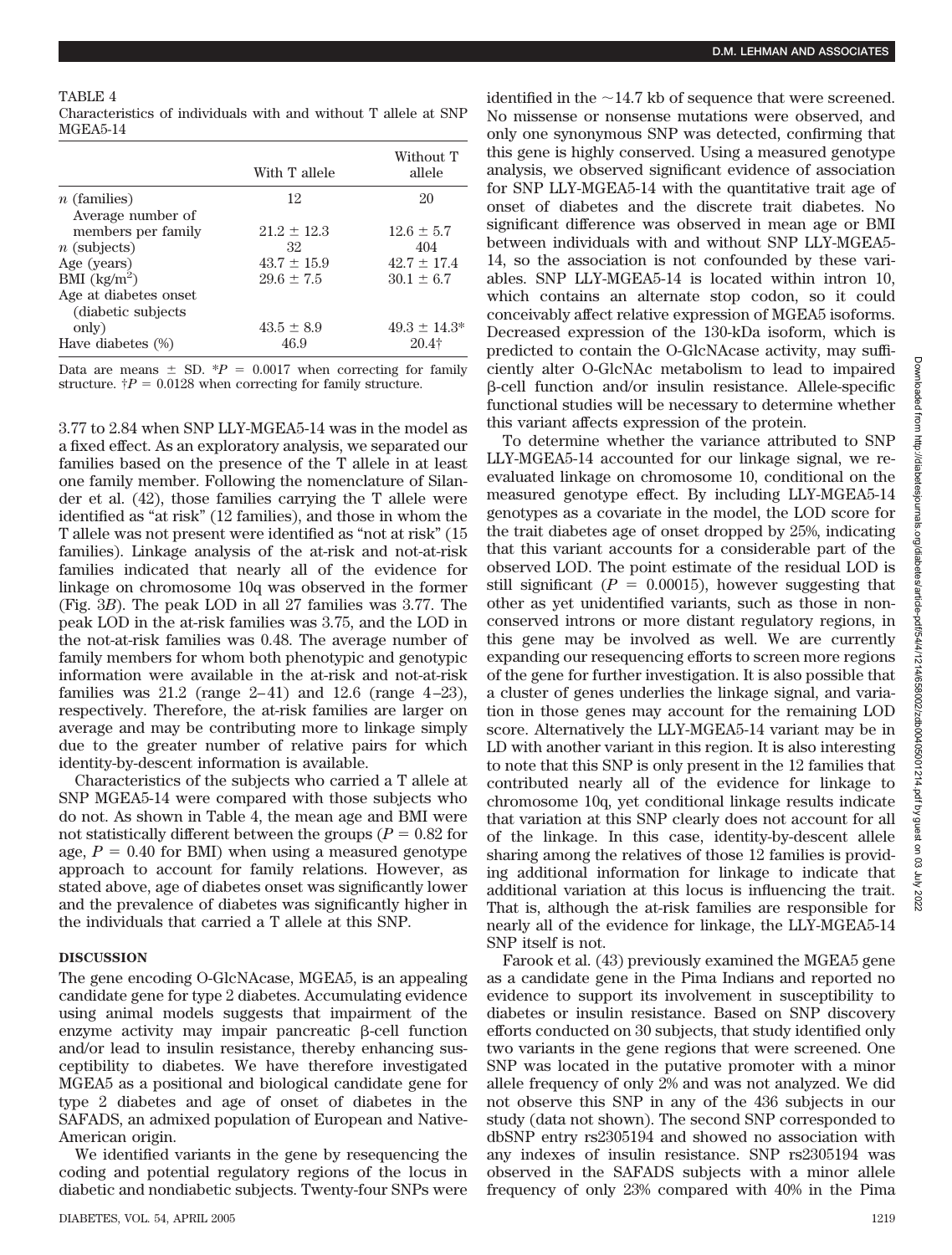Indians, and likewise, no association was observed with this SNP and the traits diabetes or diabetes age of onset. While Farook et al. investigated similar regions of MGEA5 and found only two SNPs, this study identified many additional SNPs. This could be due to a variety of reasons, such as the use of different methods for variant detection (we did not pool samples), differences in population admixture (the SAFADS population consists of an admixed population of Native and European Americans, while the Pimas are primarily of Native-American descent), and the screening of additional intronic regions in this study. Eight of the SNPs identified in this study were located in conserved regions of introns 10 and 11 that were not screened in the previous study. Interestingly, the SNPs exhibiting association with diabetes traits in this study are located in this region of the gene.

In conclusion, this study provides the first evidence that the gene encoding O-GlcNAcase may be a susceptibility locus for type 2 diabetes in humans. The relative risk for diabetes attributed to having the rare allele for the associated SNP LLY-MGEA5-14 is substantial in this population. Future functional studies are planned to determine whether this variant located in intron 10 results in impairment of the O-GlcNAcase enzyme activity.

### **ACKNOWLEDGMENTS**

This research was supported by grants from the National Institutes of Health (R01-DK-42273, R01-DK-47482, R01- DK-53889, MH-59490, and P50DK061597) and a Junior Faculty Award from the American Diabetes Association (to D.M.L.).

We thank the participants of SAFADS and are grateful for their participation and cooperation. We are also very appreciative of the support from Dr. Jude Onyia for this project.

#### **REFERENCES**

- 1. Hanover JA: Glycan-dependent signaling: O-linked N-acetylglucosamine. *FASEB J* 15:1865–1876, 2001
- 2. Wells L, Vosseller K, Hart GW: Glycosylation of nucleocytoplasmic proteins: signal transduction and O-GlcNAc. *Science* 291:2376 –2378, 2001
- 3. Wells L, Gao Y, Mahoney JA, Vosseller K, Chen C, Rosen A, Hart GW: Dynamic O-glycosylation of nuclear and cytosolic proteins: further characterization of the nucleocytoplasmic beta-N-acetylglucosaminidase, O-GlcNAcase. *J Biol Chem* 277:1755–1761, 2002
- 4. Gao Y, Wells L, Comer FI, Parker GJ, Hart GW: Dynamic O-glycosylation of nuclear and cytosolic proteins: cloning and characterization of a neutral, cytosolic beta-N-acetylglucosaminidase from human brain. *J Biol Chem* 276:9838 –9845, 2001
- 5. Konrad RJ, Janowski KM, Kudlow JE: Glucose and streptozotocin stimulate p135 O-glycosylation in pancreatic islets. *Biochem Biophys Res Commun* 267:26 –32, 2000
- 6. Liu K, Paterson AJ, Chin E, Kudlow JE: Glucose stimulates protein modification by O-linked GlcNAc in pancreatic beta cells: linkage of O-linked GlcNAc to beta cell death. *Proc Natl Acad SciUSA* 97:2820 – 2825, 2000
- 7. Konrad RJ, Kudlow JE: The role of O-linked protein glycosylation in beta-cell dysfunction. *Int J Mol Med* 10:535–539, 2002
- 8. Roos MD, Xie W, Su K, Clark JA, Yang X, Chin E, Paterson AJ, Kudlow JE: Streptozotocin, an analog of N-acetylglucosamine, blocks the removal of O-GlcNAc from intracellular proteins. *Proc Assoc Am Physicians* 110:422– 432, 1998
- 9. Konrad RJ, Mikolaenko I, Tolar JF, Liu K, Kudlow JE: The potential mechanism of the diabetogenic action of streptozotocin: inhibition of pancreatic beta-cell O-GlcNAc-selective N-acetyl-beta-D-glucosaminidase. *Biochem J* 356:31– 41, 2001
- 10. Vosseller K, Wells L, Lane MD, Hart GW: Elevated nucleocytoplasmic glycosylation by O-GlcNAc results in insulin resistance associated with

defects in Akt activation in 3T3–L1 adipocytes. *Proc Natl Acad SciUSA* 99:5313–5318, 2002

- 11. Arias EB, Kim J, Cartee GD: Prolonged incubation in PUGNAc results in increased protein O-linked glycosylation and insulin resistance in rat skeletal muscle. *Diabetes* 53:921–930, 2004
- 12. Parker GJ, Lund KC, Taylor RP, McClain DA: Insulin resistance of glycogen synthase mediated by o-linked N-acetylglucosamine. *J Biol Chem* 278: 10022–10027, 2003
- 13. Parker G, Taylor R, Jones D, McClain D: Hyperglycemia and inhibition of glycogen synthase in streptozotocin-treated mice: role of O-linked Nacetylglucosamine. *J Biol Chem* 279:20636 –20642, 2004
- 14. Patti ME, Virkamaki A, Landaker EJ, Kahn CR, Yki-Jarvinen H: Activation of the hexosamine pathway by glucosamine in vivo induces insulin resistance of early postreceptor insulin signaling events in skeletal muscle. *Diabetes* 48:1562–1571, 1999
- 15. Clark RJ, McDonough PM, Swanson E, Trost SU, Suzuki M, Fukuda M, Dillmann WH: Diabetes and the accompanying hyperglycemia impairs cardiomyocyte calcium cycling through increased nuclear O-GlcNAcylation. *J Biol Chem* 278:44230 – 44237, 2003
- 16. Heckel D, Comtesse N, Brass N, Blin N, Zang KD, Meese E: Novel immunogenic antigen homologous to hyaluronidase in meningioma. *Hum Mol Genet* 7:1859 –1872, 1998
- 17. Comtesse N, Maldener E, Meese E: Identification of a nuclear variant of MGEA5, a cytoplasmic hyaluronidase and a beta-N-acetylglucosaminidase. *Biochem Biophys Res Commun* 283:634 – 640, 2001
- 18. Schultz J, Pils B: Prediction of structure and functional residues for O-GlcNAcase, a divergent homologue of acetyltransferases. *FEBS Lett* 529:179 –182, 2002
- 19. Duggirala R, Blangero J, Almasy L, Dyer TD, Williams KL, Leach RJ, O'Connell P, Stern MP: Linkage of type 2 diabetes mellitus and of age at onset to a genetic location on chromosome 10q in Mexican Americans. *Am J Hum Genet* 64:1127–1140, 1999
- 20. Pratley RE, Thompson DB, Prochazka M, Baier L, Mott D, Ravussin E, Sakul H, Ehm MG, Burns DK, Foroud T, Garvey WT, Hanson RL, Knowler WC, Bennett PH, Bogardus C: An autosomal genomic scan for loci linked to prediabetic phenotypes in Pima Indians. *J Clin Invest* 101:1757–1764, 1998
- 21. Ghosh S, Watanabe RM, Valle TT, Hauser ER, Magnuson VL, Langefeld CD, Ally DS, Mohlke KL, Silander K, Kohtamaki K, Chines P, Balow JJ, Birznieks G, Chang J, Eldridge W, Erdos MR, Karanjawala ZE, Knapp JI, Kudelko K, Martin C, Morales-Mena A, Musick A, Musick T, Pfahl C, Porter R, Rayman JB: The Finland-United States investigation of non-insulindependent diabetes mellitus genetics (FUSION) study. I. An autosomal genome scan for genes that predispose to type 2 diabetes. *Am J Hum Genet* 67:1174 –1185, 2000
- 22. Vionnet N, Hani E, Dupont S, Gallina S, Francke S, Dotte S, De Matos F, Durand E, Lepretre F, Lecoeur C, Gallina P, Zekiri L, Dina C, Froguel P: Genomewide search for type 2 diabetes-susceptibility genes in French whites: evidence for a novel susceptibility locus for early-onset diabetes on chromosome 3q27-qter and independent replication of a type 2-diabetes locus on chromosome 1q21– q24. *Am J Hum Genet* 67:1470 –1480, 2000
- 23. Wiltshire S, Hattersley AT, Hitman GA, Walker M, Levy JC, Sampson M, O'Rahilly S, Frayling TM, Bell JI, Lathrop GM, Bennett A, Dhillon R, Fletcher C, Groves CJ, Jones E, Prestwich P, Simecek N, Rao PV, Wishart M, Bottazzo GF, Foxon R, Howell S, Smedley D, Cardon LR, Menzel S, McCarthy MI: A genomewide scan for loci predisposing to type 2 diabetes in a U.K. population (the Diabetes UK Warren 2 Repository): analysis of 573 pedigrees provides independent replication of a susceptibility locus on chromosome 1q. *Am J Hum Genet* 69:553–569, 2001
- 24. Duggirala R, Stern MP, Mitchell BD, Reinhart LJ, Shipman PA, Uresandi OC, Chung WK, Leibel RL, Hales CN, O'Connell P, Blangero J: Quantitative variation in obesity-related traits and insulin precursors linked to the OB gene region on human chromosome 7. *Am J Hum Genet* 59:694 –703, 1996
- 25. Sobel E, Papp JC, Lange K: Detection and integration of genotyping errors in statistical genetics. *Am J Hum Genet* 70:496 –508, 2002
- 26. Lander ES, Green P: Construction of multilocus genetic linkage maps in humans. *Proc Natl Acad SciUSA* 84:2363–2367, 1987
- 27. Matise TC, Perlin M, Chakravarti A: Automated construction of genetic linkage maps using an expert system (MultiMap): a human genome linkage map. *Nat Genet* 6:384 –390, 1994
- 28. Boehnke M: Allele frequency estimation from data on relatives. *Am J Hum Genet* 48:22–25, 1991
- 29. Almasy L, Blangero J: Multipoint quantitative-trait linkage analysis in general pedigrees. *Am J Hum Genet* 62:1198 –1211, 1998
- 30. Heath SC: Markov chain Monte Carlo segregation and linkage analysis for oligogenic models. *Am J Hum Genet* 61:748 –760, 1997

**Downloaded** 

mom